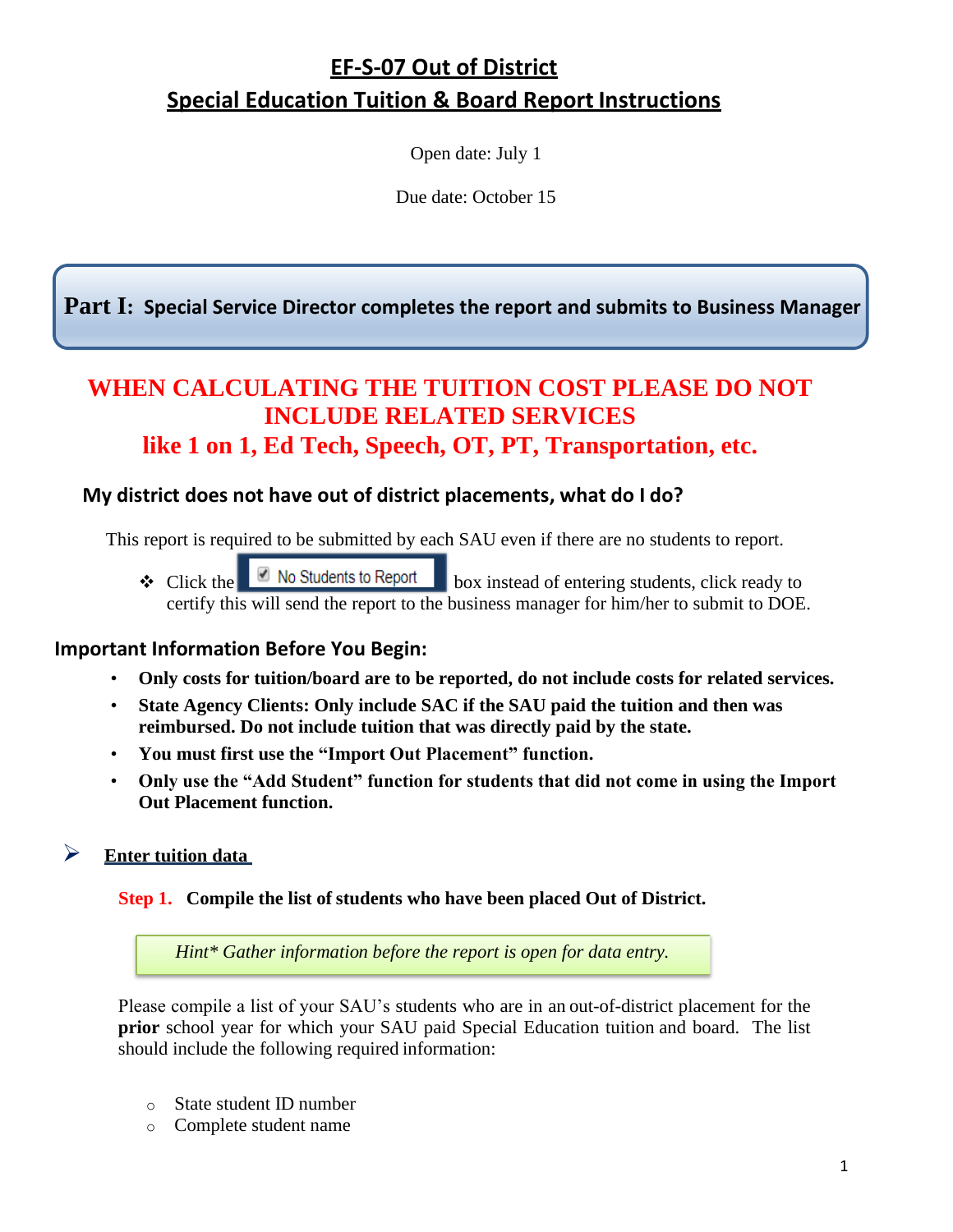- o Student's Date of Birth
- o Name of entity that the student has been placed
- o Special Education tuition and board costs for these students, do not include related costs
- o and, if costs were paid with local funds or federal funds

#### **Step 2. Log into the NEO system**

Personnel with the role of "Special Education" who has already established a username and password may access this report in the NEO system by following the link below.

<https://neo.maine.gov/DOE/NEO/Accounts/>

Personnel with the role of "Special Education" who have not established a username and password must request a NEO – special education modular username and password by emailing a request to [MEDMS.Helpdesk@maine.gov.](mailto:MEDMS.Helpdesk@maine.gov)

#### **Step 3. Click on the Special Education tab.**

#### **Step 4. Click on Forms.**

#### **Step 5. Click on EF-S-07.**

**\***If you are responsible for more than one SAU, choose the School Administrative Unit for which you are reporting.

#### **Step 5. Click "Create" in the Navigation Column**

#### **Step 6. Add Students - DO NOT INCLUDE RELATED SERVICES like Ed Tech, Speech, OT, PT etc.**

**a.** Click on the **"Import Out Placements"** button, this will import the student who have a valid concurrent enrollment.



➢ once the data has been imported please check for accuracy, remove students who the SAU

Remove did not pay tuition and/or board for, please do not leave \$0.00.

- ➢ remove any duplicate students and enter tuition in one line for the same placement.
- ➢ Only include State Agency Clients (SAC) if tuition was paid by the district. Do not include if the state directly paid.
- **b.** Some students may not import using the "Import Out Placement" function. You will need to use the "Add Student" function to manually add them.

| Click "Add Student" | Add Student |  |
|---------------------|-------------|--|
|---------------------|-------------|--|

\*\* If the correct placement is not in the drop-down list it is very likely that the student does not have a valid concurrent enrollment. You will not be able to list the student without a valid concurrent enrollment. \*\*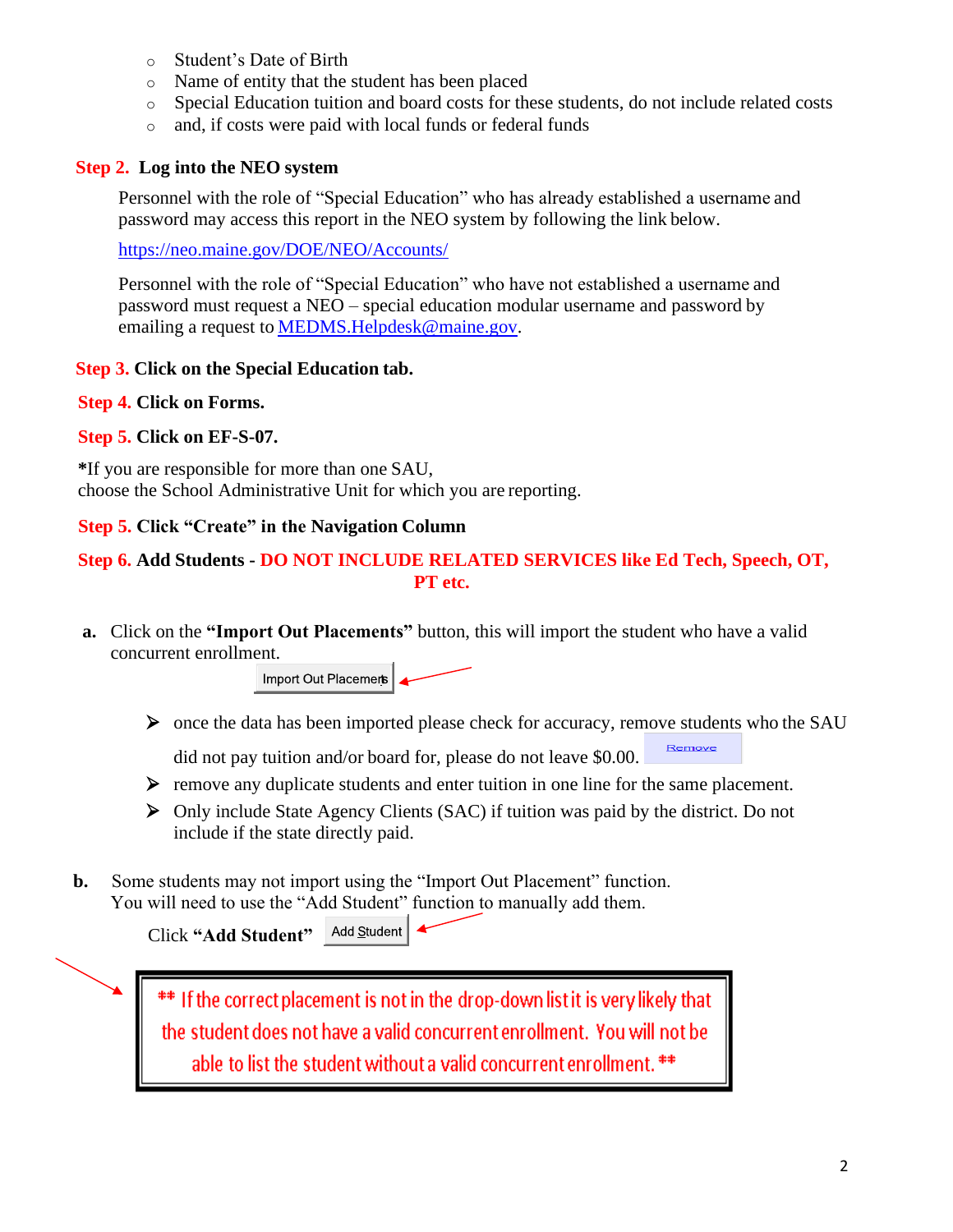- Enter the student's State ID and click "**Search**".
- NEO will populate the students name and date of birth. Verify that the student populated is the correct student information.
- Select the student's placement from the "Attending District/Program" drop down list.
- Choose the appropriate column (Elementary/Secondary- Local or Federal Funds) to enter tuition and board expenditure totals for that student's placement. Click "Add"
- *Do not include related services or "regular" education expenditures.*

\*Continue to add students and their placements as needed\*

*Hint\* Click the "Save as Draft" button often. The session will time out after a period of time; if you haven't saved your data before the session times-out, the data will be lost. Please save often!*

**Step 10.** Once you are confident that the data is correct please consult with your Business manager to reconcile with his/her Special Education Tuition/Board Expenditures reported in NEO financials, click "Ready to Certify"



**\*\* "Special Service Director" is the only role that can click "Ready To Certify" \*\***

**Step 11.** Contact your business manager and let him/her know that the EF-S-07 has been entered and ready for him/her to verify that your grand totals reconcile with your Business manager's Special Education Tuition/board expenditures reported in NEO financials.

# **Continue to Part II: Business Manager Certifies and Submits to Maine DOE**

|  | $\begin{array}{ccccccccccccccccc} \downarrow & & \downarrow & & \downarrow & & \downarrow & & \downarrow & & \downarrow & & \downarrow \end{array}$ |  |  |
|--|-----------------------------------------------------------------------------------------------------------------------------------------------------|--|--|
|  |                                                                                                                                                     |  |  |